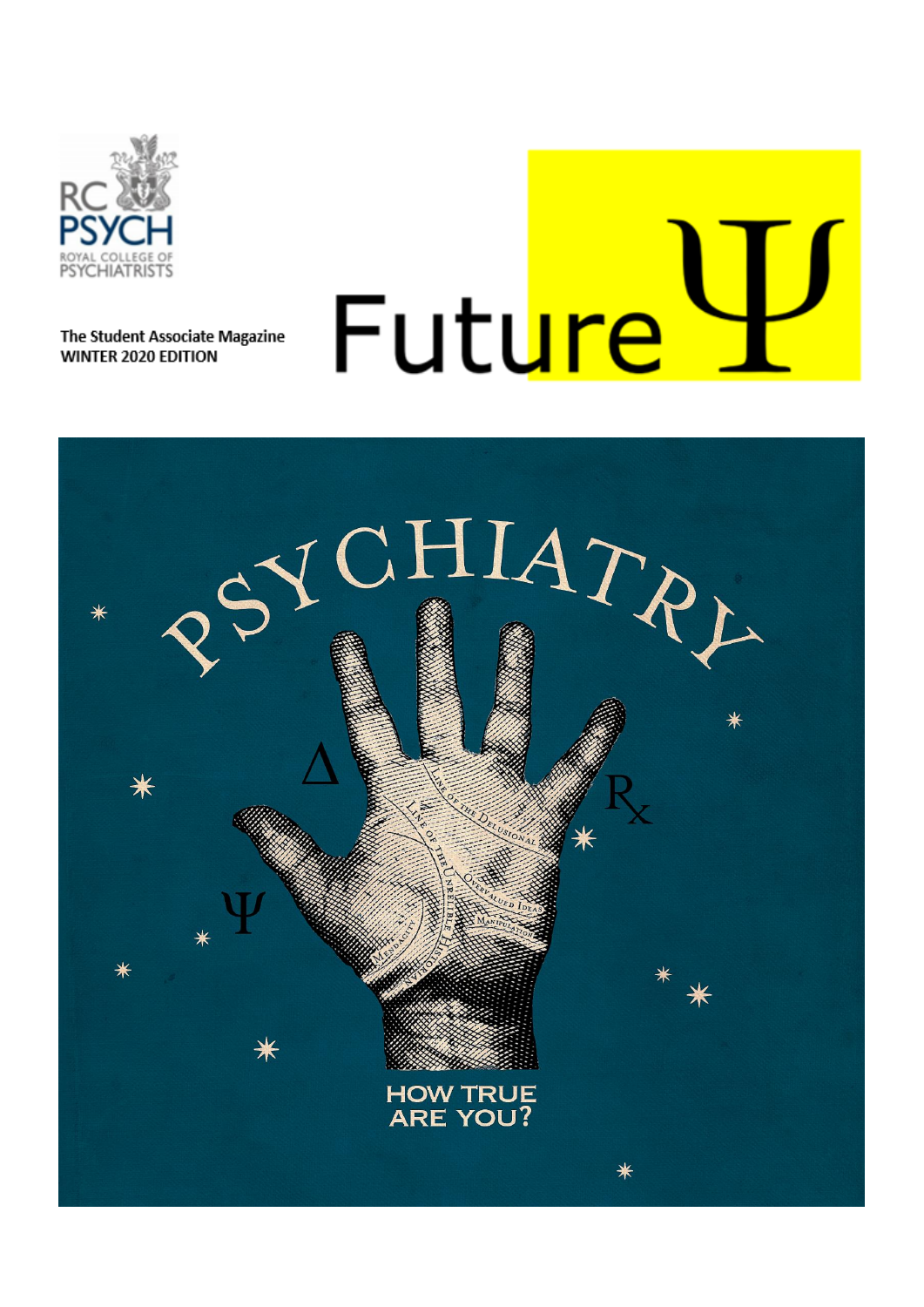### Brainstorm

It starts with a jolt, a bolt from the blue, That familiar lurch, an unmistakeable cue. Erased from memory for sanity's sake, The old foe returns, sheer fear starts awake.

Adrenaline rising, neurones misfiring Flailing for help from a prison of silence. Searching for breath, eyes all lost at sea, A few soothing words to help me break free. Lips turning blue, the panic in their eyes Relying on them and their confident lies.

Reassuring only themselves coz my gut isn't buying it. I've been here before, smells exactly the same. At least one sense preserved in this fog of confusion, Overwhelming façade or an active delusion?

#### Mine, or theirs.

Familiar faces morph into strangers, Conscience erupts like an active volcano. Flashbacks are flying, what's real and what's fake? The maelstrom is becoming just too much to take.

A sensory sham, thoughts playing tricks. Won't someone please bash me over the head with a stick? So it stops. Make it stop.

The curtain comes, the sweetness of peace. Pleaded, and begged and was granted release.

The spirit has fled, so the body takes over. Thrashing and groaning, biting and moaning. Eyes rolling back, in devilish release, Muscles torn, skin shredded; then suddenly limp.

Soul and body surrendered. Not mine and not his. A momentary ceasefire before the fight-back begins.

Lids blink, thunder-struck, like swimming through treacle. Resurfacing, gasping, a glorious reprieve. Then the circle starts over and I begin to believe In recovery – until… it starts with a jolt.

> By Dr Hannah Emerson *Foundation Year 1, Queen Elizabeth Hospital*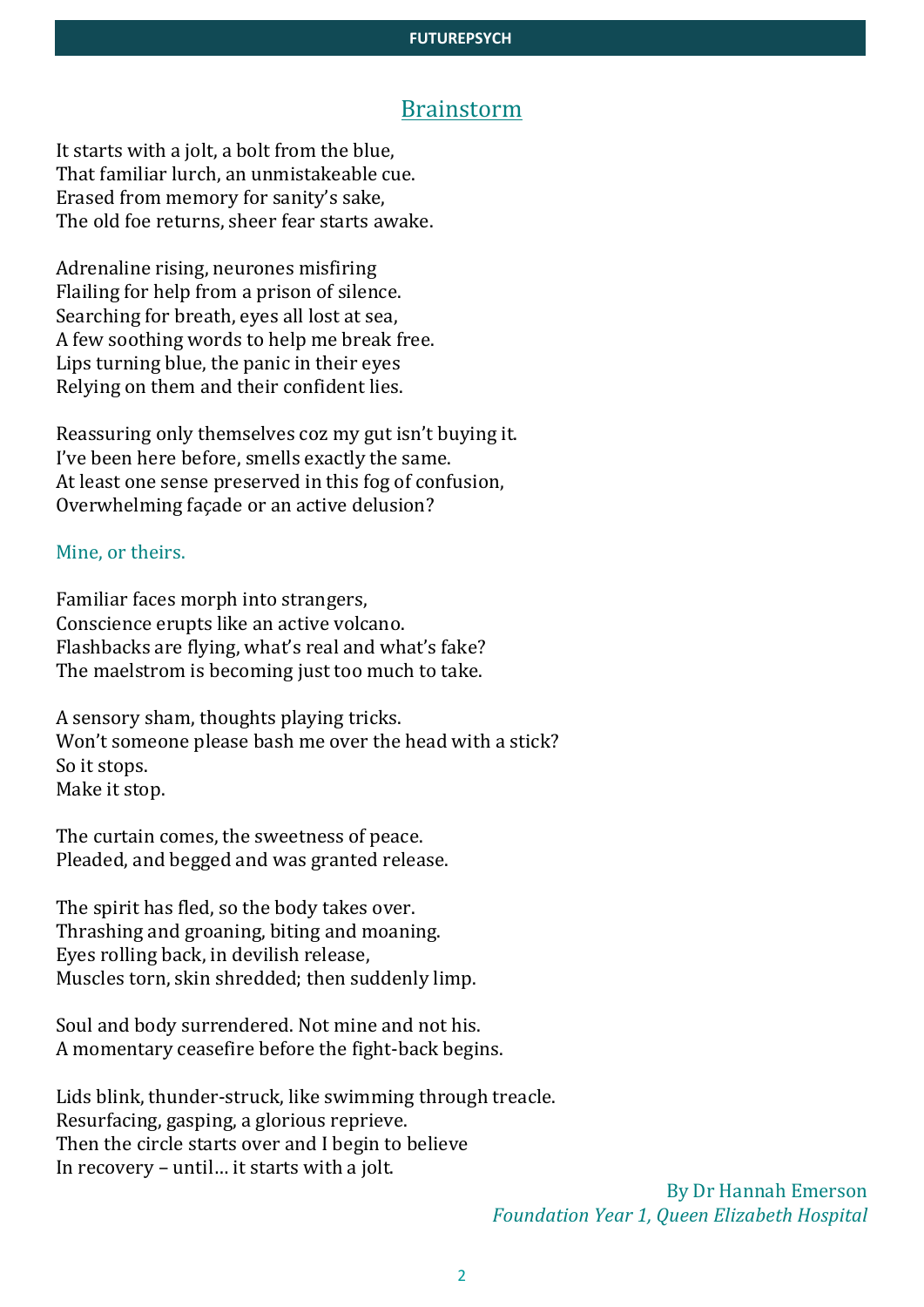# Contents

- 2 Brainstorm
- Dr Hannah Emerson
- 3 Contents
- 4 Editorial
- Patricia Vinchenzo
- 5 RCPsych Medical Student of the Year 2019
- Haridha Pandian
- 7 Pregnancy on the Autism Spectrum
- 9 A Special Summer
- Rahul Mehta
- 10 Lessons from Mental Health Nursing
- Felicity Allman
- 11 Learning to Listen
- Dr Saara Adam
- 12 Competitions
- 13 Global Mental Health: Closing the Gap
- Lucia Almazan Sanchez
- 15 RCPsych Foundation Doctor of the Year 2019
- Dr Thomas Hewson
- 16 References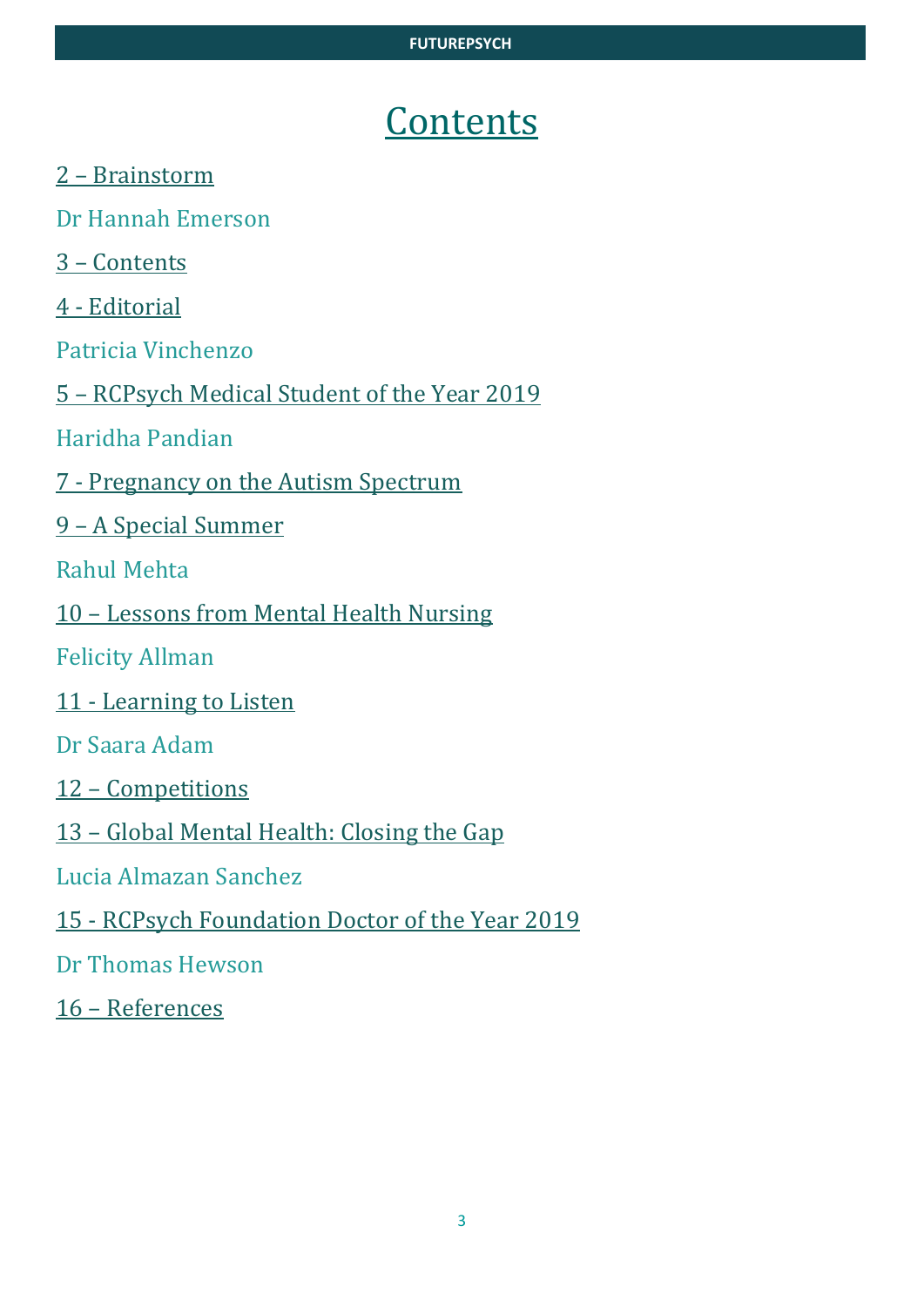# Editorial

#### Dear Readers,

Closing my revision notes to create the Winter 2020 FuturePsych makes for a welcome break. I share your passion for mental health and the chance to join the Psychiatry Trainee Committee was therefore an easy decision. I have had the fabulous opportunity to explore behind the scenes how the College works tirelessly to encourage the next generation of doctors to *#choosepsychiatry*.

I was inspired by the committee's dedication and passion for engagement and consequently decided to run a Psych Soc Twitter Takeover in October 2019 for UK medical students. For one fantastic hour medical students discussed mental health, and Psychiatrists shared career advice across nations; I quickly realised whilst sat in my room in Belfast I was not alone in wanting to pursue Psychiatry. Following the success of the event (never having met any of the Psychiatrists in real life!), the only conclusion that can be drawn is that a career in Psychiatry is enormously supportive and diverse, with something to suit everyone. Furthermore, the engagement is testament to how welcoming the field of Psychiatry is to young doctors.

The Choose Psychiatry campaign, now in its third year, has attracted and inspired the best young minds to go above and beyond the medical undergraduate curriculum and contribute to the field of Psychiatry early. My evidence for this is the wealth and breadth of knowledge medical students and foundation doctors have demonstrated in the following articles. Our first interview demonstrates this in abundance. Moreover, however, the interview with Haridha, RCPsych Medical Student of the Year 2019,

demonstrates how Psychiatry is a unique and welcoming medical specialty; she highlights that there are opportunities waiting for you around every corner.

Regardless of your academic or clinical standing, it is never too early to get involved in Psychiatry. 2020 can be the year you begin to think about your personal goals and development. Remember, above all, these goals are for yourself; see what you can accomplish! Thank you to everyone who contributed to this edition of FuturePsych.

## By Patricia Vinchenzo, *Medical Student at Queen's University Belfast*

@TrishVini



Would you like to submit an article to the Summer 2020 edition of FuturePsych magazine? We are always interested to hear from you! We welcome reflections, case studies, opinion pieces, reviews, elective reports and interviews with equal applaud. For more information, please email:

[careers@rcpsych.ac.uk](mailto:careers@rcpsych.ac.uk)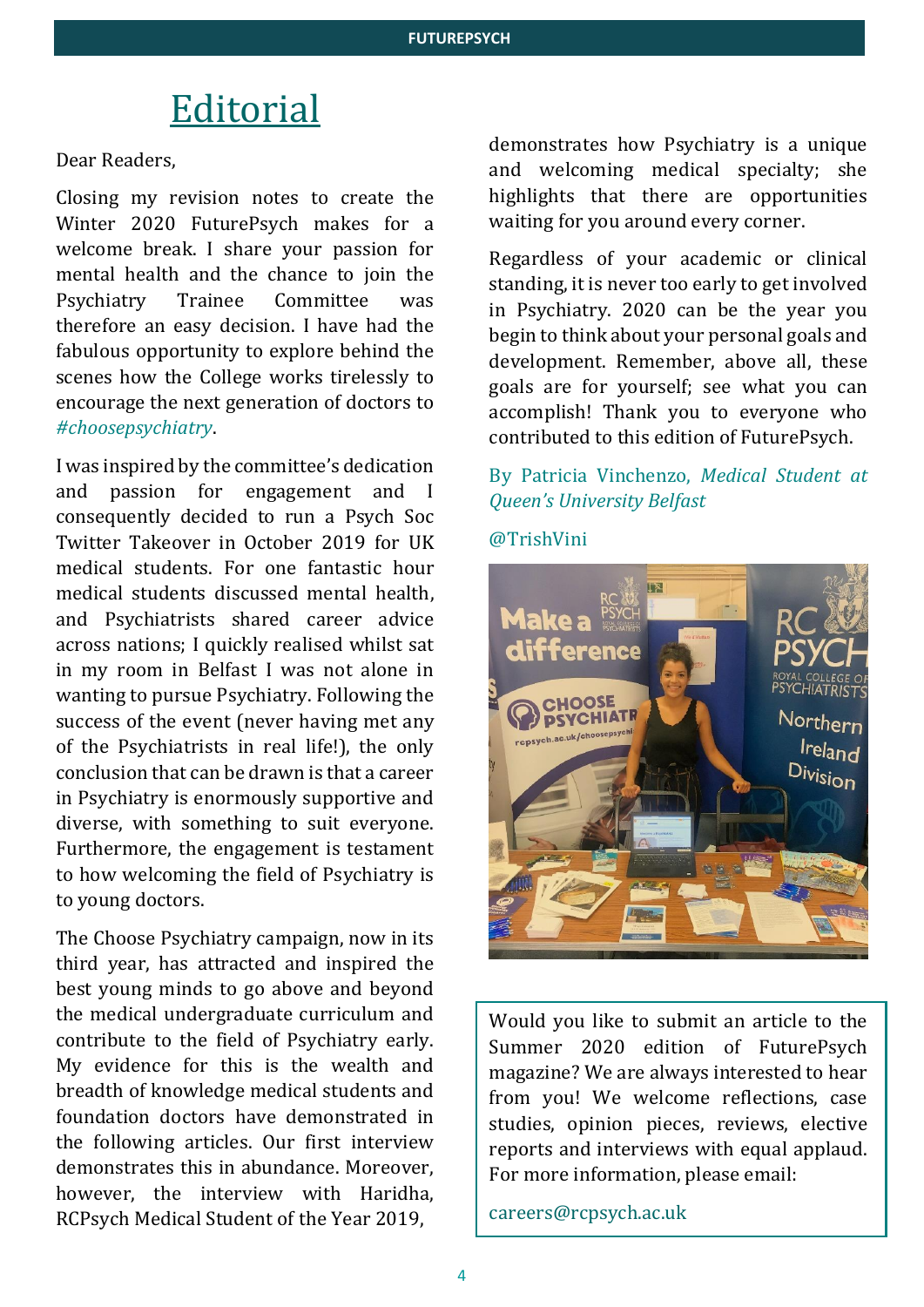# Medical Student of the Year

Haridha Pandian is a final year medical student at King's College London. In November Haridha was awarded 'Medical Student of the Year 2019' congratulations! Alongside 200 voluntary hours for Nightline, Haridha was considered 'exceptional' during her psychiatric rotation, has been President of her university psychiatry society and has actively contributed to the recruitment of future psychiatrists.

We were able to speak with Haridha to ask her how you, too, can go above and beyond your medical school curriculum.

## Congratulations on your award Haridha! How were you first inspired to pursue psychiatry?

Psychiatry as a career had never occurred to me before starting medical school. I was first inspired when undertaking an optional study module 'Beautiful Mind' at my university. The module explored mental illness through the disciplines of social sciences and humanities; covering topics from the history of mental asylums, art therapy, and study visits to the Bethlem Museum of the Mind. I was astounded by the value placed on the arts in recovery within psychiatry and quickly realised that the specialty has wonderfully broad horizons. I love that psychiatry celebrates creative practice, communication and holistic management.

What advice can you share with our medical students who would like to get involved in psychiatry early on?

Join your university student psychiatry Society! This is a great way to network with like-minded interested students.

Try to take up student-selected components in psychiatry. These should help you to gain a broader, more varied experience of mental health. You may even be able to submit essays or projects completed in these SSCs for competitions and conferences run by the College-there are lots of incredible opportunities listed on their website.

Whilst you're browsing the College website, make sure to look for student bursaries to attend conferences and meetings. These can provide an insight into sub-specialties in psychiatry such as forensic psychiatry and are great fun! There are also many free psychiatry summer schools run across the country which provide tasters of the specialty, interesting lectures and social events.

Finally, consider applying to college schemes such as *Psych Star* and *Psychiatry Foundation Fellowships* - these provide funding, mentoring and support in developing your interest in psychiatry at medical school and beyond.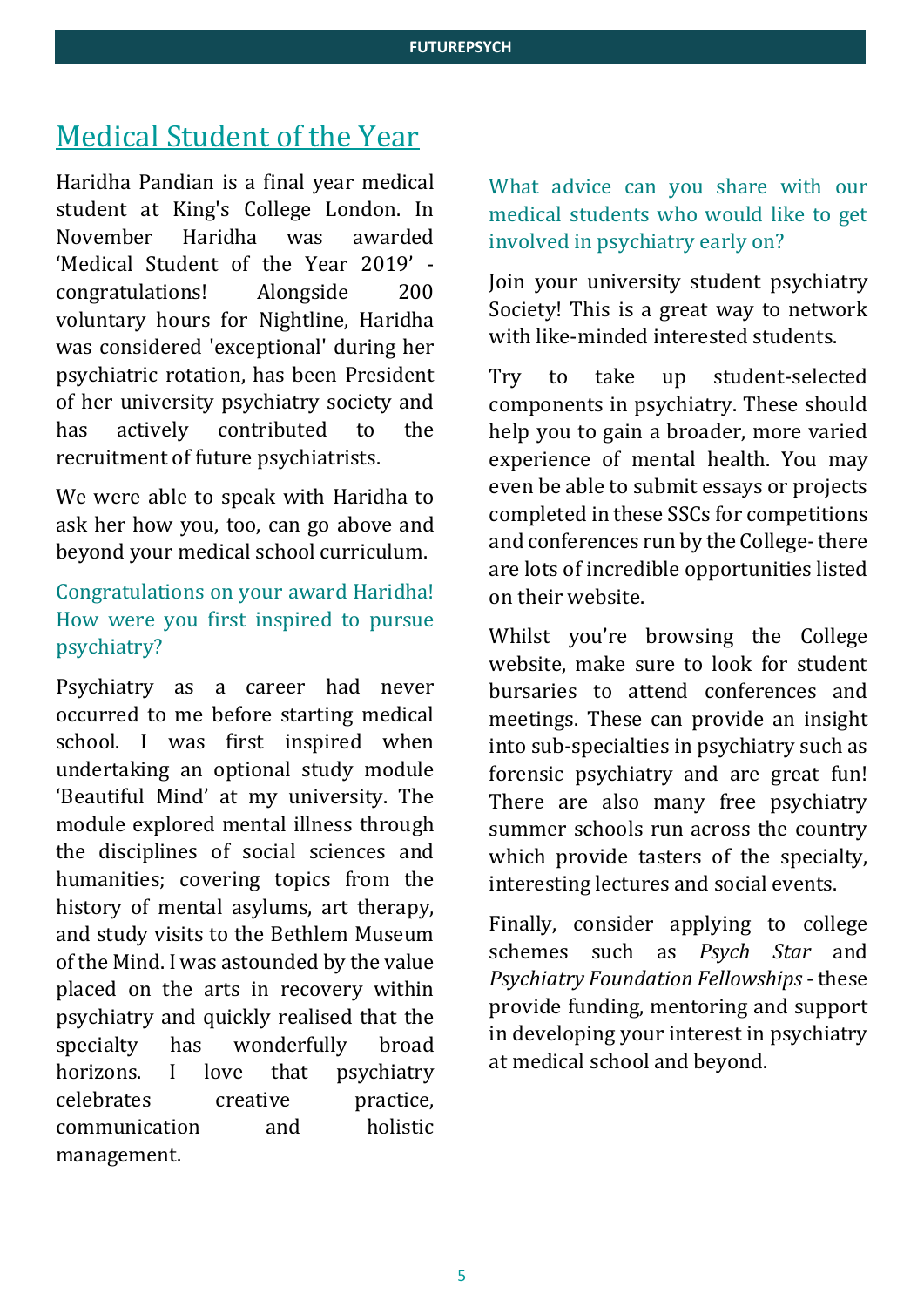You have been a committed member of your university's Psych Soc for several years. Why should medical students get involved with their Psych Soc?

Being involved with the King's Psychiatry Society (Psych Soc) has been one of my most rewarding experiences at university. Working with other students passionate about mental health and psychiatry has broadened and deepened my own interests. It has helped me to make new friends, network with local psychiatrists and gain leadership, organizational and team working skills.

Psych Soc events can be hugely diverse, covering topics outside of the undergraduate curriculum. For example, at King's we have hosted events on evolutionary psychiatry, psychosexual medicine and addictions psychiatry. Psychiatry is wonderfully broad - if you're interested in a particular area of mental health, joining your local Psych Soc may be your chance to showcase it to your peers!

## How can students make the most of their medical school psychiatry rotation?

The best way to gain the most from your rotation is to spend time on wards. Familiarise yourself with psychiatric history-taking and the mental state examination; always ask questions if you are not sure! Offer to speak with patients, hear their fascinating stories and check their case notes so you can build up a full picture. Try to follow patient journeys from start to finish - this may be hard in short placements but give it your best shot.

After each patient encounter consolidate your learning by reading up on their condition - I used a combination of 2 textbooks: '*Psychiatry PRN: Principles, Reality, Next Steps'* and '*The Oxford Handbook of Psychiatry'*.

Lastly, try to get as varied an experience as possible. Psychiatrists work in many settings and sub-specialties, and it can be helpful to be exposed to as many of these as possible.

Thank you, Haridha. There is no doubt you will continue to inspire others to *#choosepsychiatry* for many more years.

Good luck in your future career! @haridhap1

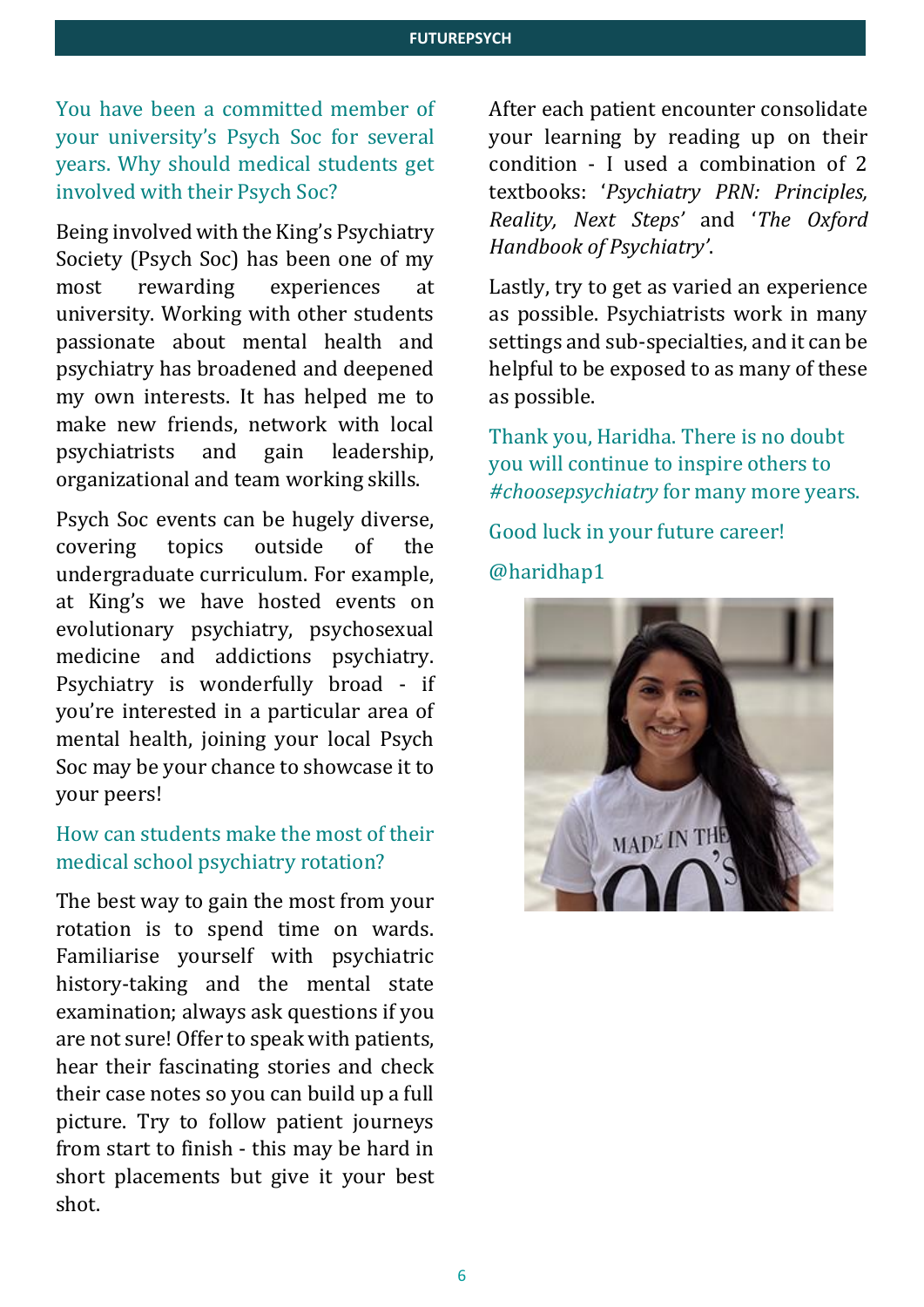# Pregnancy on the Autism Spectrum –

## *The need for patient advocacy*

Women have autism too; it is easy to forget this when looking at the largely male centric media representation of the condition and published research in the area1. Current literature quotes the male to female ratio of autism spectrum disorder (ASD) as  $3:1^2$ ; but statistics do not paint a complete picture. In 2019 I attended the Neurodevelopmental Psychiatry Special Interest Group Annual Conference. It was here that I began to understand that prevalence statistics can be misleading; with the true incidence of ASD in females likely obscured by their 'atypical' presentations3. As a result, the unique challenges facing women and young girls with autism are largely overlooked, with comparatively little support and recognition of the developmental challenges autistic females face; including puberty and pregnancy4.

At the aforementioned conference, Dr Alison Stansfield highlighted the challenges facing autistic mothers during pregnancy; a topic that I, as a medical student, had naively never even considered before. The changes that women can experience during pregnancy are numerous; spanning both the physical and social areas of her life4. Yet a characteristic of autism is a gross dislike for change, and need for consistency which is understandably disrupted during pregnancy<sup>5</sup>; thus

potentially causing distress and anxiety for these women. Additionally, for some expectant mothers on the autism spectrum, a hypersensitivity to bodily sensations leads to increased anxiety surrounding the health of their baby<sup>6</sup>. Furthermore, many autistic women report the sensory overload experienced on delivery wards in hospitals as being a key factor in choosing at-home deliveries<sup>6</sup>. Finally, the large number of new medical staff a woman is expected to meet during pregnancy and labour can be particularly concerning for these women; many of whom find social situations challenging<sup>7</sup>. These factors combined, can isolate autistic mothers, and leave them in conflict with medical staff who do not recognise or understand their condition<sup>8</sup>. While we as medics can, however, hypothesise about the potential challenges facing autistic women during pregnancy, there is no substitute for real patient experiences.

In this under recognized field, one book stands out for its frank and honest account of pregnancy for mothers with autism. Lana Grant's 'From Here to Maternity: Pregnancy and Motherhood on the Autism Spectrum' outlines these issues further, drawing on her own experiences with pregnancy and childbirth as a woman on the autism spectrum. Lana is one of many women not diagnosed with autism until after having children of her own and consequently she had many negative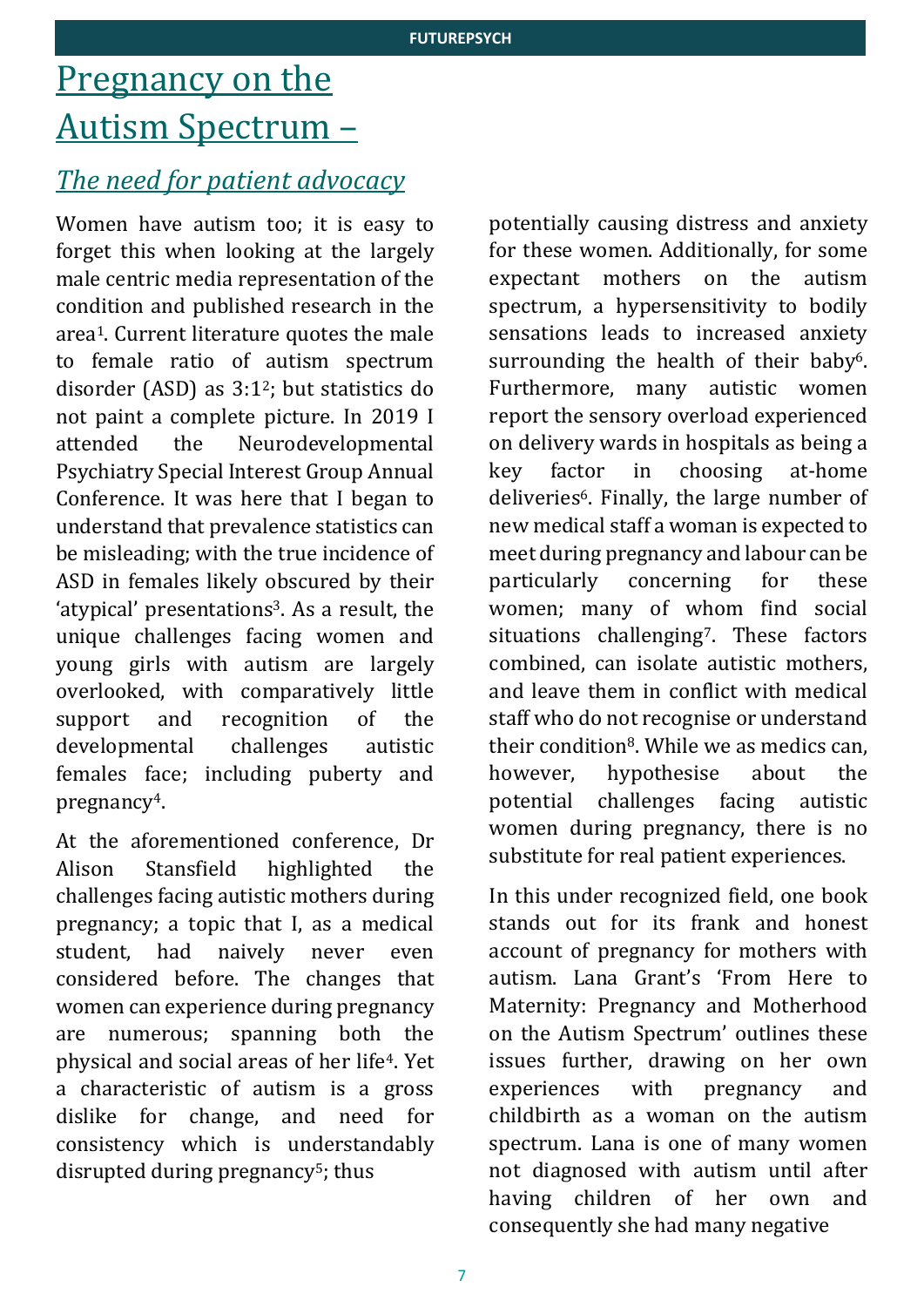experiences with healthcare professionals who did not understand her needs9. I would highly recommend this book to anyone working with people with autism. It can be tempting to think that by studying a condition we in the medical profession are best positioned to tell patients about their own experience. Lana emphasises in her book the need for doctors to listen to mothers with autism and *ask them* what they need rather than presuming8.

As medical students it can be hard to know what we can do to advocate for patients with mental health conditions. This book, however, suggests that a good place to start can simply be approaching clinical rotations with an awareness of the barriers and challenges individuals with neurodevelopmental conditions like ASD may experience in healthcare. Ultimately, a greater awareness of autism in all medical fields, not just psychiatry, will mean future patients like Lana Grant are better understood and supported.

## By Isabella Conti

*Medical Student at Queen's University Belfast, currently intercalating in Psychology at King's College London. After learning about mental health in greater detail this year she has developed an interest in psychiatry which she hopes to pursue in the future.*

- 1. Werling DM, Gerschwind DH. Sex differences in autism spectrum disorders. Curr Opin Neurol. 2013 Apr; 26(2):146-153.
- 2. Holtmann M, Bölte S, Poustka F. Autism spectrum disorders: sex differences in autistic behaviour domains and coexisting psychopathology. Dev Med Child Neurol 2007 May;49:361-366.
- 3. Halladay AK, Bishop S, Constantino JN, Daniels AM, Koenig K, Palmer K, Messinger D, Pelphrey K, Sanders SJ, Singer AT, Taylor IL, Szatmari P, Sex and gender differences in autism spectrum disorder: summarizing evidence gaps and identifying emerging areas of priority. Mol Autism 2015 Jun 13;6:36.
- 4. Mademtzi M, Singh P, Shic F, Koenig K. Challenges of females with autism: A parental perspective. J Autism Dev Disord. 2018 Apr;48(4):1301-1310.
- 5. Stansfield A. Autistic mums and the perinatal period. Presentation presented at; Neurodevelopmental Psychiatry SIG Annual Conference 2019. 2019 Nov 27; London.
- 6. Sundelin H, Stephansson O, Hultman CM, Ludvigsson JF. Pregnancy outcomes in women with autism: a nationwide population-based cohort study. Clin Epidemiol. 2018;10:1817-1826.
- 7. Milner V, McIntosh H, Colvert E, Happe F. A qualitative exploration of the female experience of autism spectrum disorder (ASD). J Autism Dev Discord. 2019; 49(6):2389-2402.
- 8. Grant, L. From Here to Maternity. London: Jessica Kingsley Publishers; 2015

9. Dias I. "I understand exactly who he is." Moms discover they share autism with their children. The Washington Post [Internet] 2019 [cited 2020 Jan 6]. Available at: https://www.washingtonpost.com/heal th/i-understand-exactly-who-he-ismoms-discover-they-share-autismwith-theirchildren/2019/06/07/a8c6d06a-5fc4- 11e9-9ff2-abc984dc9eec\_story.html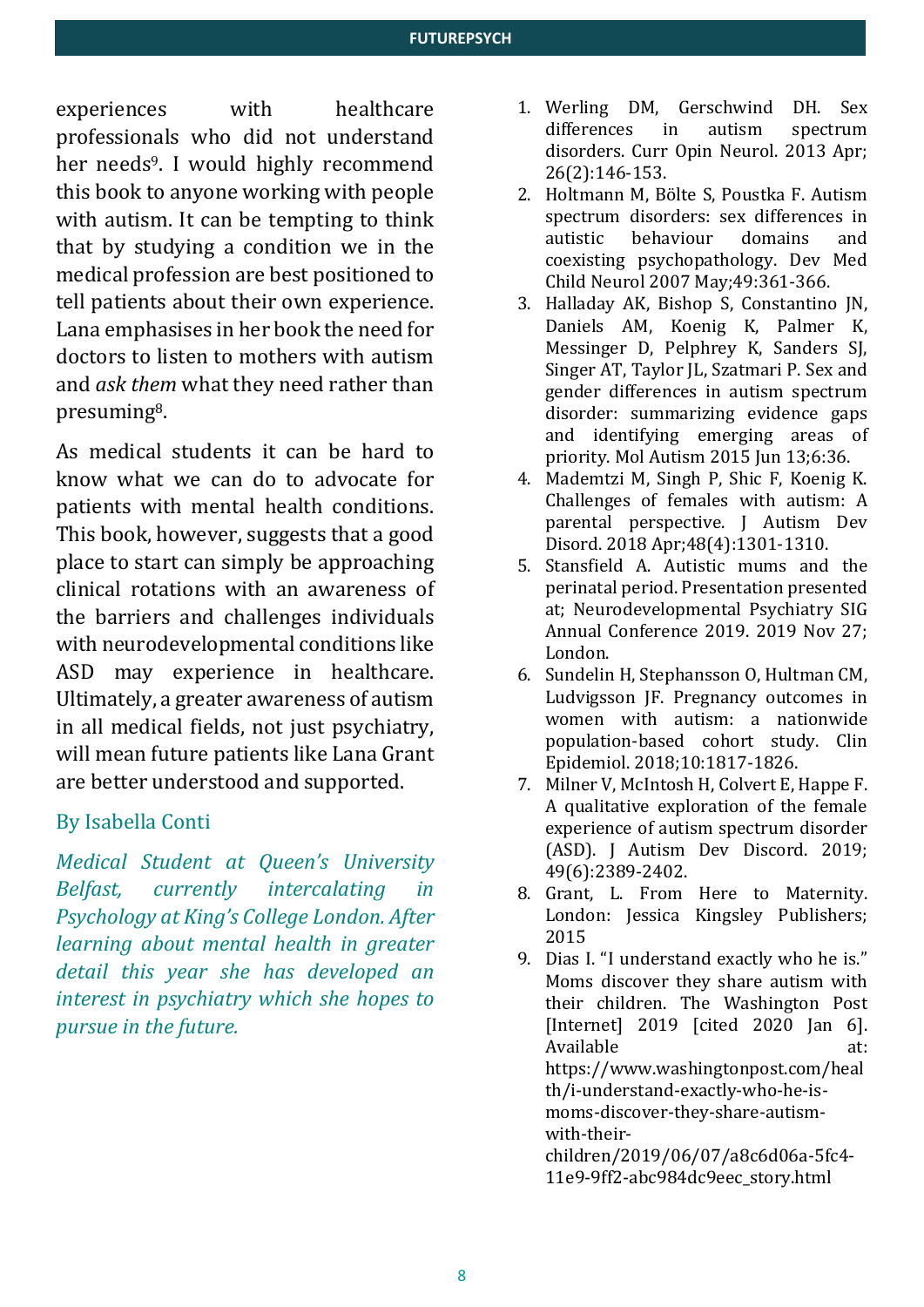# A Special Summer

*Interested in psychiatry, and want to learn more about the speciality? You need look no further. Leeds Psychiatry Summer School's annual course gives you a fascinating and insightful view about all things related to this often misunderstood area of medicine. This year, the week-long course took place in July. Attendees to this free event came from as far as Northern Ireland and Malaysia and ranged from sixth-formers to final-year medical students.* 

The presenters were exceptional. Professor Wendy Burn, the keynote speaker, gave a passionate talk on the strong future of psychiatry, peppered with anecdotes and statistics. The current core training fill-rate of 92% is testament to her successful tenure as President of the Royal College of Psychiatrists. It also reflects well on the Choose Psychiatry movement, of which this summer school was part.

The week was host to a wide range of workshops and seminars, from highenergy career speed-dating, where participants could ask experts about their fields, to a sombre and introspective Balint group. Students were exposed to a huge diversity of opportunities and schools of thought within psychiatry and given a reminder of the specialty's holistic approach to mental health. Talks included cognitive behavioural therapy (CBT), dialectical behaviour therapy (DBT), philosophy, academic psychiatry, and also neuropsychiatry – the neurology behind psychiatry - heralded by some as the future of modern psychiatry. We were left with a clear message: a career in psychiatry is made of many paths.

After the day-time lectures, the evenings were dedicated to socialising. Students bonded at organised events, starting with a hearty meal at a local Thai restaurant. Other evening occasions included venting their natural competitive spirit at the local junkyard mini-golf (see picture) and long visits to students' popular watering holes. Course participants from different backgrounds were able to talk openly about themselves, their experiences and their reactions to the course.

Beyond the career advice and insights into how psychiatry is practised, students also enjoyed non-clinical lectures, such as the relationship between migration and psychosis, or how mental health is represented in film. These sessions were a salient reminder of the far-reaching effects of psychiatry, beyond the consultation room.

Psychiatry often suffers an unfairly negative reputation, which has been shown to dissuade students from contemplating such a profession. This Summer School, however, and the Choose Psychiatry campaign as a whole, are proof that psychiatry is a fascinating, challenging, and rewarding profession for the doctors of tomorrow.

By Rahul Mehta, *Norwich Medical School*

*Special thanks go to Dr Richard Johnson and Dr Anne Cooper.* 

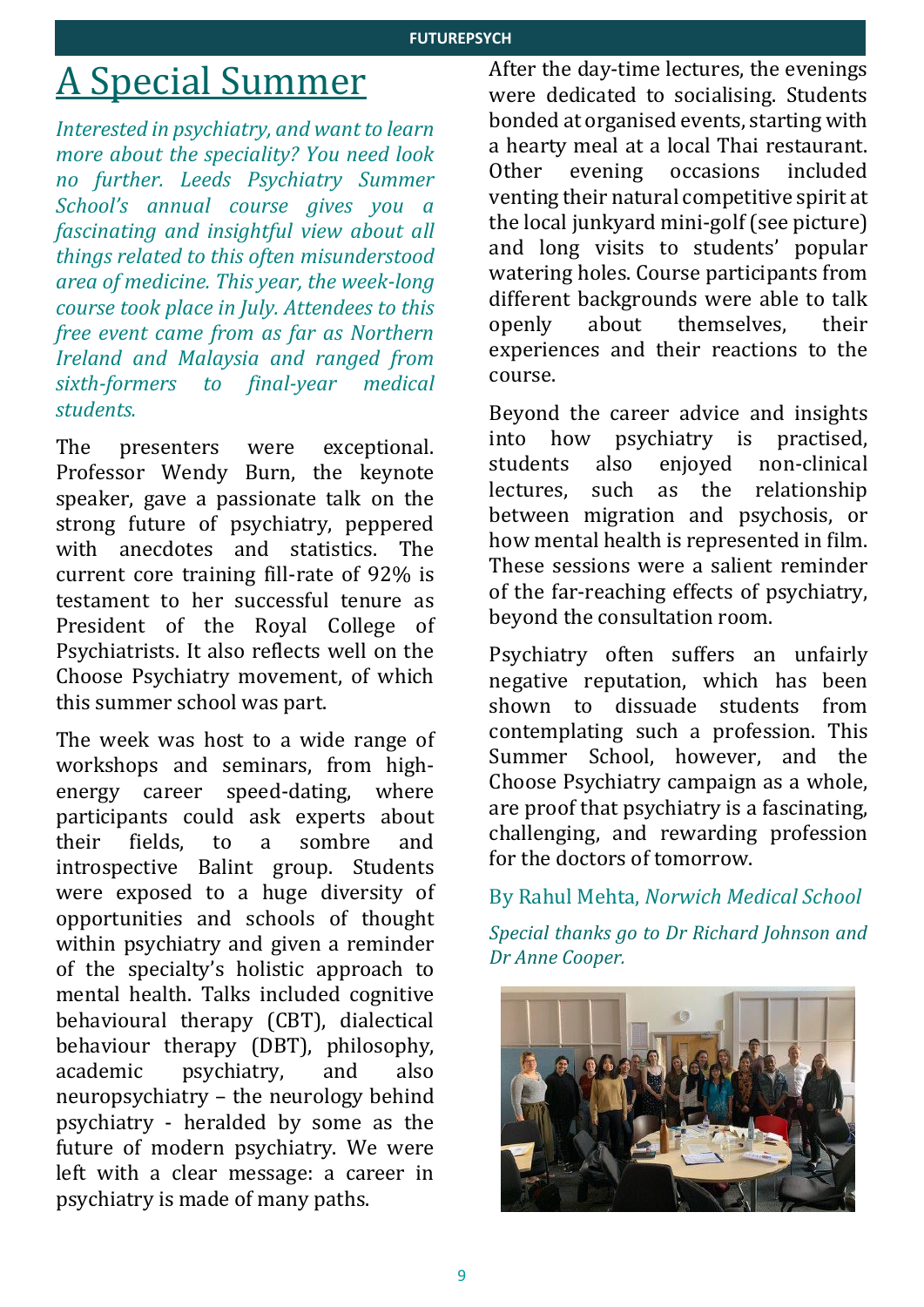# Lessons from Mental **Health Nursing**

Before I was a medical student, I was a mental health nurse. The three-year degree instilled in us the value of seeing the person – never 'patient' – as an equal, a fellow human being experiencing a deeply unpleasant part of the human condition. There were always two experts in the room: the nurse might have the expertise of training, but the person was the expert in their life, what had happened to them and what was still happening. That kind of expertise deserves respect.

To demonstrate the respect we feel, to level the power imbalance of the clinical setting, and to bring union between nurse and person, therapeutic use of self is crucial<sup>1</sup>. Where appropriate, a nurse will often share things that helped them recover from depression or eating disorder or self-harm. I should know, I have done it. When used judiciously, this type of self-disclosure could strip away all the professional barriers, just for a moment, and allow genuine human connection.

This genuine human connection is, of course, an essential component for building a therapeutic relationship2. Many studies have shown how therapeutic modality (e.g. cognitive behaviour therapy) matters much less for a person's recovery than the therapeutic relationship itself3. It is difficult to develop this type of relationship with a person made of steel, so why is self-disclosure discouraged in medicine?

Do we fear the people we work with wouldn't trust us? Would not respect us?

Would shrink the pedestal upon which they hold us, just a bit? When giving of ourselves can contribute so greatly to the therapeutic relationship, and therefore a person's recovery, are we putting our own needs first? I wonder how much we are contributing to the burden of stigma surrounding mental health.

The recognition of the value of the wounded healer seems to be growing in psychiatry4. Dr Ahmed Hankir, author of The Wounded Healer, is renowned for his passionate use of self, openly discussing his own experiences and mental health issues. In nursing, the recognition is that the wounded healer is all of us, for nobody makes it through life without dark days.

I am not trying to dismiss the very serious trauma and distress that we bear witness to in psychiatry. I cannot think of many people who're struggling with hearing voices or misusing substances who want to hear a medical student whine about workload. However, medical schools are rife with mental anguish5, and many of us bring experiences from before study; many more of us pick them up afterwards. When used appropriately, and always for the benefit of the other person, mental health nursing has taught me that therapeutic use of self is the largest contributing factor in developing empathy and informing a person's recovery3.

I hope psychiatry will learn this lesson from mental health nursing.

## By Felicity Allman, *Newcastle University Medical School*

References for this article can be found on page 16.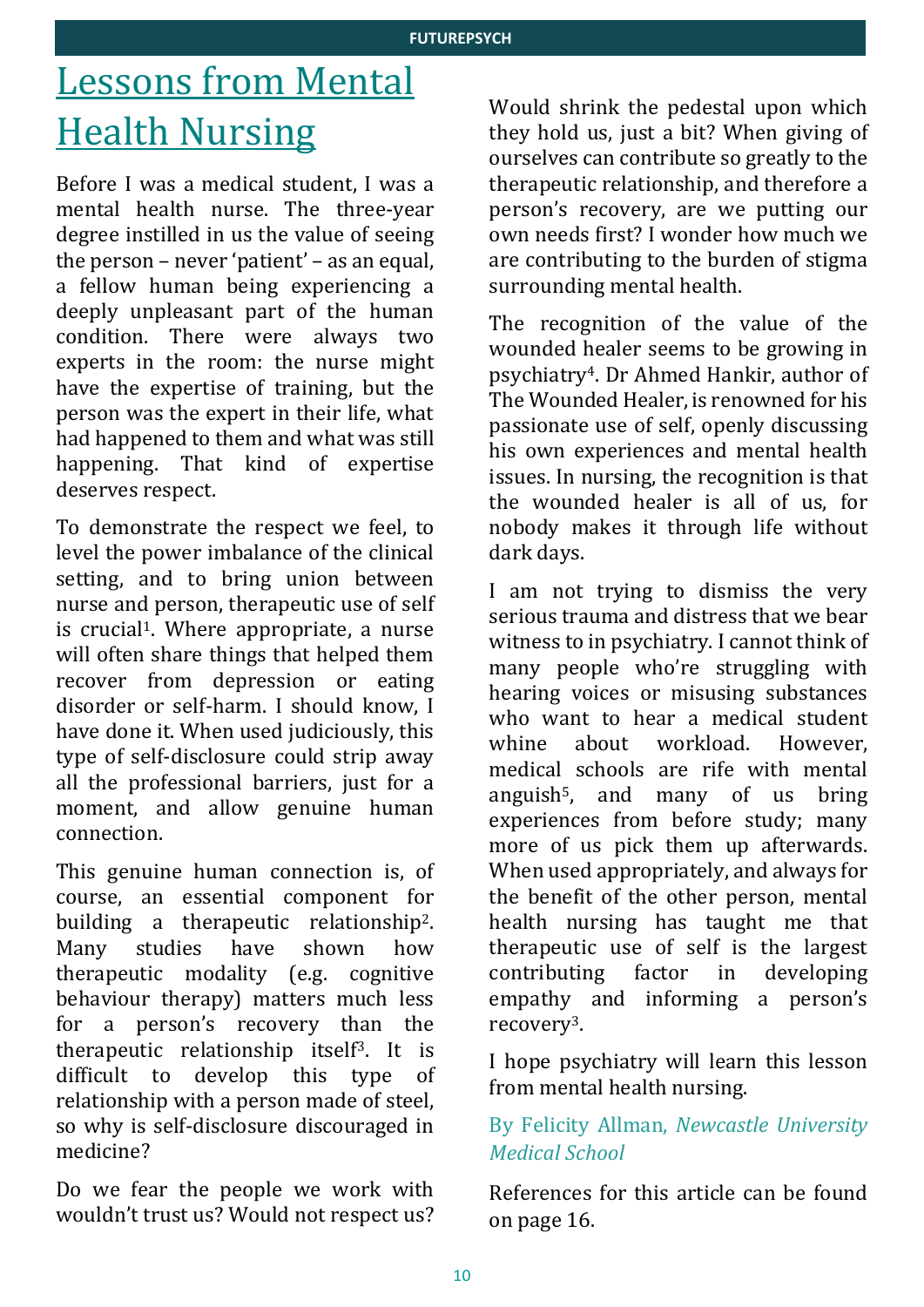# Learning to Listen

Meet Miss Smith: a 65-year-old nature lover, seasoned traveller and book-worm - a daughter, a sister and a friend - a dreamer, a writer and an artist - and now, a patient with a new diagnosis of Alzheimer's Dementia.

Miss Smith was admitted to the acute Old Age Psychiatric Unit with a diagnosis of psychotic depression and severe anxiety; this previously independent lady was now shackled to the invisible chains of her mental illness. Several months into her admission, Miss Smith displayed short-term memory problems and subtle cognitive decline which led to a diagnosis of early Alzheimer's Dementia.

On my first day as an FY1 junior doctor on the ward, I met Mrs Smith. She had been an inpatient for many months already and was better acquainted to the ward than I was; she offered me a cup of tea and showed me to her room where we had the first consultation.

During this first consultation, I explored her psychiatric history. Miss Smith was referred by the GP following a 6-week history of progressively worsening symptoms of low mood, anhedonia, anergia, poor appetite and disrupted sleep. Cognitive symptoms included poor self-esteem and hopelessness and a generally negative perception of herself self, others and the future (Beck's Cognitive Triad). I explored the patient's background including a full personal history. She took me through the journey of her life to the present day. I was struck by her intelligence and introspective nature; she was multilingual and artistically inclined.

From my initial assessment, I was able to gather a lot of information and from this construct a formulation, identifying precipitating, predisposing and perpetuating factors. With guidance from my Consultant Clinical Supervisor, I was encouraged to continue my weekly consultations which continued throughout my rotation. My patient formulation provided me with a framework to guide my consultations.

Prior to each consultation, I prepared my objectives. A goal of one of my early consultations was to counsel the patient on her new diagnosis of Alzheimer's. This new diagnosis was causing Miss Smith a lot of anticipatory anxiety and was thus impeding her engagement in discharge planning - she was in a state of denial. I offered her information leaflets on dementia to read at the end of a session which she gratefully accepted but did not read! I very quickly learnt to appreciate that time and patience would be my most valuable tools.

Over several consultations, I used a basic CBT model to explore the patient's cognitive distortions, the associated feelings that arose and the subsequent effects on her behavioural, physical and cognitive health. Being psychologically minded, Miss Smith was able to understand the model and showed a lot of interest in it. This low-intensity psychological intervention proved to be somewhat effective – she showed better engagement with the discharge team by attending residential home viewings; she was able to reconnect with her brother from whom she has been estranged for many years after we worked through some of her cognitive biases.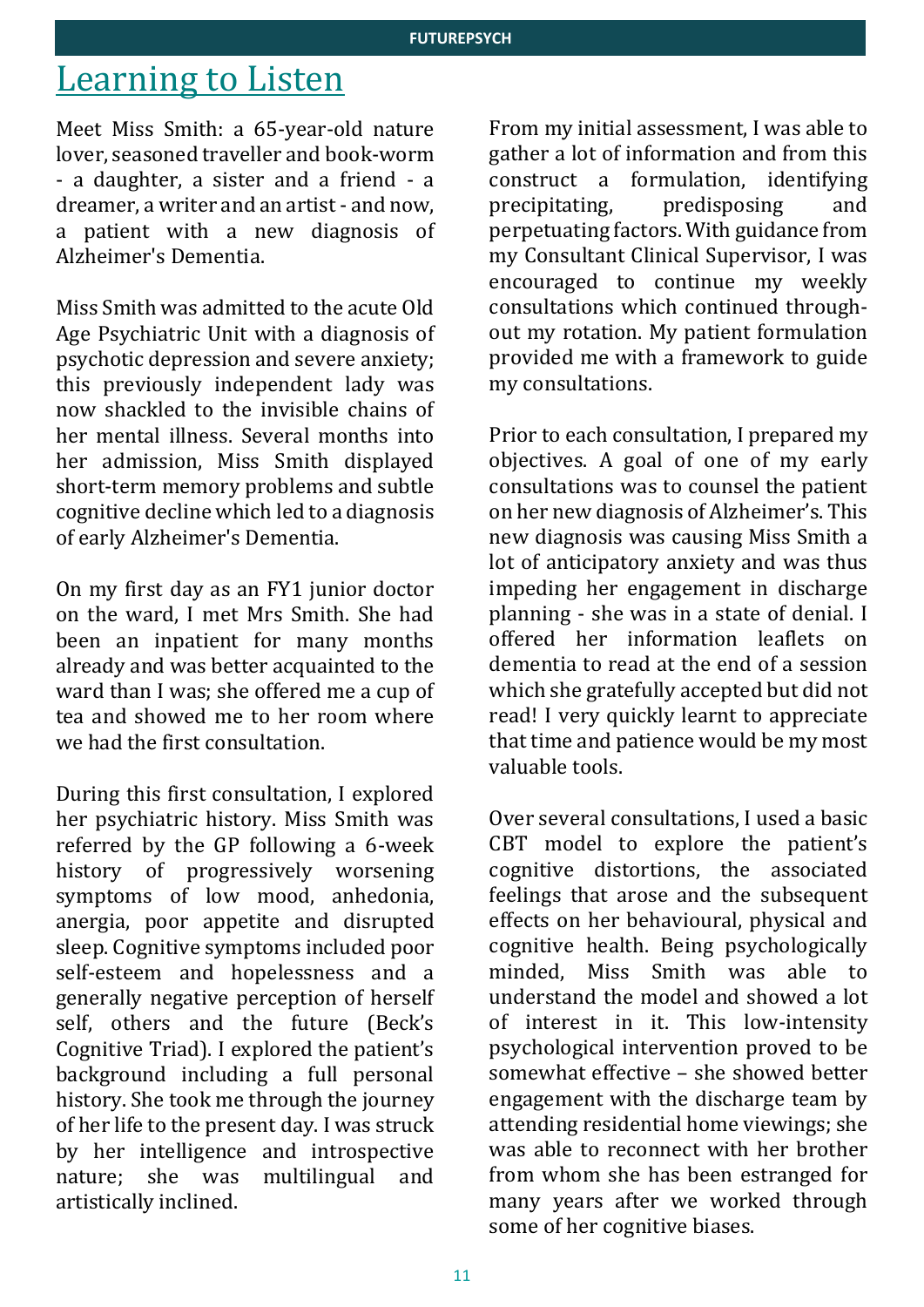Despite my minimal experience of talking therapies, I discovered that there is an innate therapeutic nature to simple storytelling; construction of narrative and form provided a sort of emotional catharsis for the patient. This narrative enabled Miss Smith to contextualise her condition and explore self-perceptions as well as of those around her. Narrative reconstruction was a process by which the patient was able to assemble a sense of order and meaning to her life from the fragmentation caused by mental illness. My rotation in psychiatry has taught me the value of truly *listening* to my patients and it is a skill I continue to develop and use with every patient I encounter.

## *N.B. Alias is used for patient and no patient identifiable details have been included.*

By Dr Saara Adam, *Leicester Medical School Graduate, Foundation Year Two LNR Foundation School*



Child and Adolescent Psychiatry Medical Student essay competition – *"In these times of widening gaps in society between richer and poorer communities, how can deprivation and poverty affect child mental health?***"** – Closing 6 April 2020

Forensic Psychiatry Medical Student essay competition – *Topic related to Forensic Psychiatry* – Closing 20 September 2020

Neuropsychiatry Medical Student Systematic Review prize – *"Unbiased evaluation of the potential benefits of cannabis in neuropsychiatric conditions"* – Closing 30 April 2020

Rehabilitation and Social Psychiatry Medical Student essay – *"Do psychotherapeutic models have a role in rehabilitation and recovery"* – Closing 29 March 2020

Rehabilitation and Social Psychiatry Bursary Foundation Year one doctor to attend conference – Email CV – Closing 1 June 2020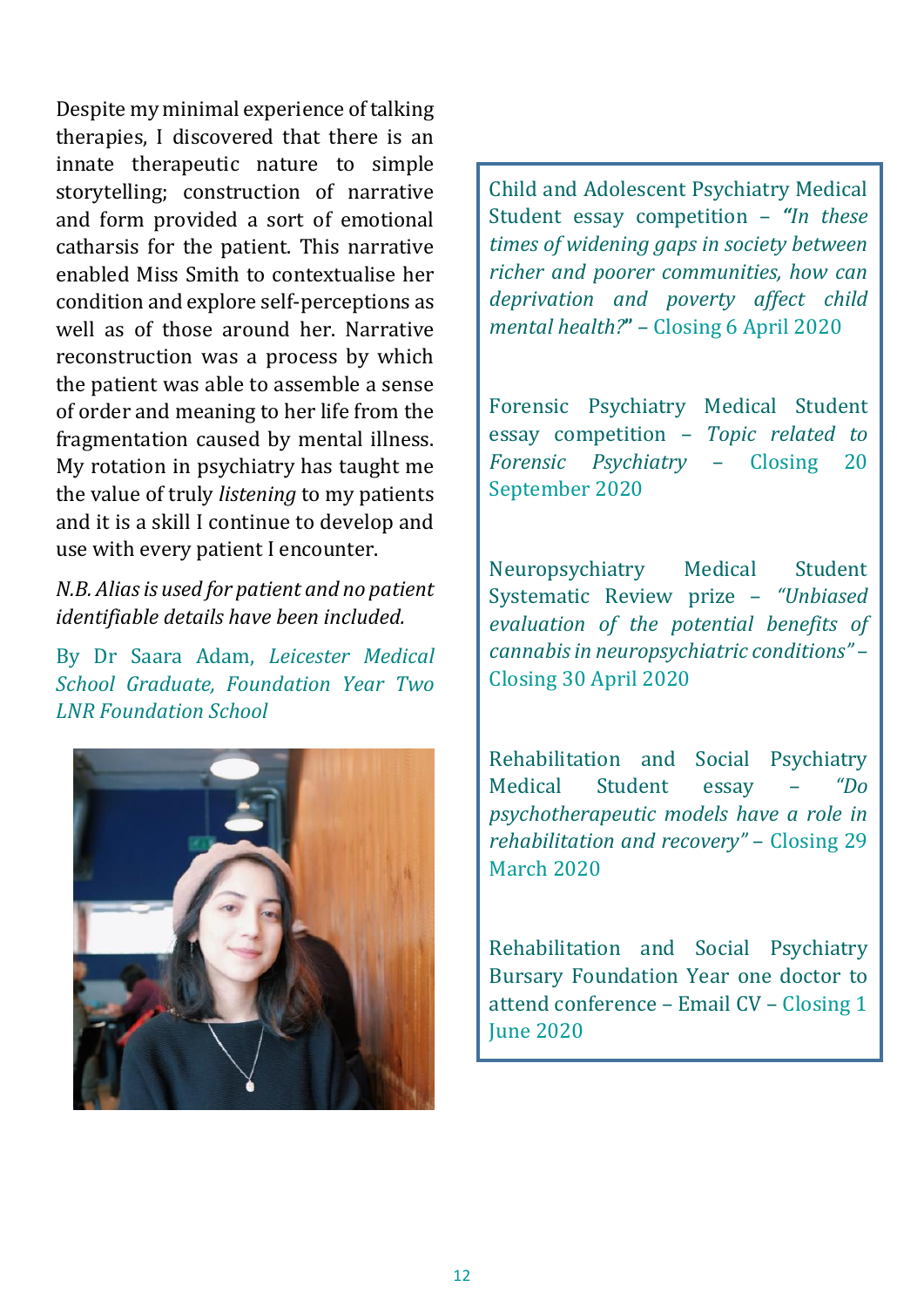# Global Mental Health:

# Closing the Gap

The concept of, "there is no health without mental health" is one that is true *worldwide*. Recent Global Burden of Disease studies have identified mental health and substance misuse disorders as leading causes of disability worldwide1, contributing to a median of 10 years of potential life lost and amounting to 14.3% of worldwide deaths each year2. Thus, the care of patients suffering from such prevalent and disabling disorders should be a priority when designing and implementing public health policy and practice to address preventable mortality.

Reviews show, however, the existence of a global 'treatment gap' for disorders such as schizophrenia, depression, anxiety and alcohol abuse, where many of the individuals in need are not receiving treatment for their conditions3. This becomes even more apparent in low- and middle income countries (LMICs), where there are fewer (and of smaller scale) effective interventions for these disorders4. In fact, surveys have estimated that 76 to 85% of mental disorders in lesser-developed countries were untreated, as compared to lower estimates of 35-50% in their more developed counterparts5. Although to some extent these inequalities undoubtedly stem from structural barriers, including lack of funding and thus lack of service availability in these countries, there are other factors that should be considered; namely, so called 'attitudinal barriers', including varying cultural and societal beliefs, such as lowperceived need for medical treatment and/or stigma, which have indeed been shown to have an impact on treatment seeking and dropout rates in LMICs<sup>6</sup>.

In order to address these needs and treatment gap, the World Health Organization (WHO) first developed the mental health gap action programme (mhGAP) in 2008, which was followed by the 2010 Intervention Guide. These two written guides seek to provide action plans and assessment tools for the development of mental health services in LMICs<sup>7,8</sup>. Specifically, they provide clinical decision-making protocols for a number of so called 'priority conditions', which include depression, dementia, selfharm/suicide, psychosis, alcohol and drug use disorders. A recent systematic review of 33 studies shows favourable evidence for the incorporation of the mhGAP intervention guide across a variety of uses - including for staff training and in direct clinical contextacross Africa, Asia and South America<sup>9</sup>. One of the principal advantages include its ability to be used by non-specialist healthcare providers in formats that are of particular benefit in resource-poor settings; for instance, on a mobile phone application. An example of this function is its use in rural Kenya, where it has been applied in screening for symptoms of priority mental health problems, such as depression $10$ , and in training nonspecialized workers such as traditional health practitioners to successfully deliver psychosocial interventions for said patients<sup>11</sup>.

The diagnostic and interventional potential of the mhGAP provides great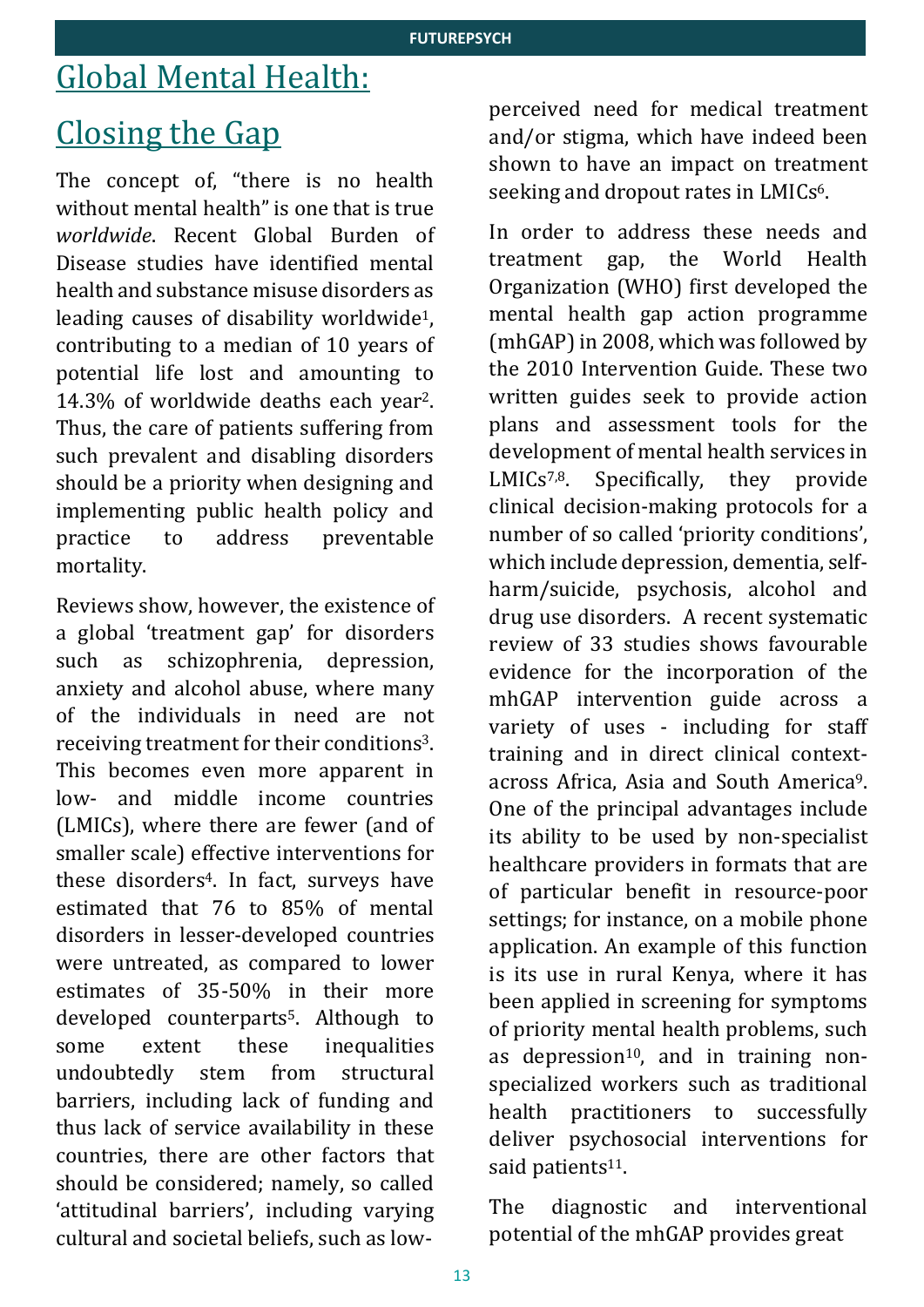promise for a cost-effective and nonspecialist means of addressing the needs for those suffering with mental disorders. However, there are still barriers to the effective delivery of these guidelines and interventions, including challenges associated with the cultural and historical/political context, as well as impediments within the institutions - or as determined by the trainee recruitment, supervision, and existing skill set, and potential solutions to these12. Additionally, a balancing act is required to ensure that the cultural and contextual adaptations that may be placed on the mhGAP training do not compromise the evidence-based protocols on which they are founded.

In conclusion, I believe that it is important that as health professionals, regardless of our country of practice, we are aware of global health issues including existing inequalities and treatment gaps and that we can utilise our knowledge and skills to elicit global change.

For those interested in learning more about global mental health, enter essay prize competitions, access special resources and training, sign up to the volunteering and international psychiatry special interest group (VIPSIG) community online on: [https://www.rcpsych.ac.uk/members/s](https://www.rcpsych.ac.uk/members/special-interest-groups/volunteering-and-international) [pecial-interest-groups/volunteering](https://www.rcpsych.ac.uk/members/special-interest-groups/volunteering-and-international)[and-international.](https://www.rcpsych.ac.uk/members/special-interest-groups/volunteering-and-international)

## By Lucia Almazan Sanchez

*Final Year Medical Student, GKT School of Medicine, King's College London*

- 1. GBD 2013 DALYs and HALE Collaborators , Murray CJ , Barber RM , Foreman KJ , Abbasoglu Ozgoren A , Abd-Allah F , et al (2015). *Global, regional, and national disabilityadjusted life years (DALYs) for 306 diseases and injuries and healthy life expectancy (HALE) for 188 countries, 1990–2013: quantifying the epidemiological transition .* Lancet; 386 ( 10009 ): 2145 – 91
- 2. Walker ER, McGee RE, Druss BG. (2015) *Mortality in mental disorders and global disease burden implications: a systematic review a meta-analysis.* JAMA Psychiatry. Apr;72(4):334-41
- 3. Kohn R, Saxena S, Levav I, Saraceno B. (2004) *The treatment gap in mental health care*. Bulletin World Health Org.;82:858–66.
- 4. Patel V, Araya R, Chatterjee S, Chisholm D, Cohen A, De Silva M, et al (2007). *Treatment and prevention of mental disorders in low-income and middle income countries. Lancet*.;370(9591):991– 1005
- 5. Demyttenaere K, Bruffaerts R, Posada-Villa J, Gasquet I, Kovess V, Lepine JP, et al. (2004) *Prevalence, severity, and unmet need for treatment of mental disorders in the World Health Organization World Mental Health Surveys*. JAMA 291:2581– 9010.1001/jama.291.21.2581
- 6. Bruwer B, Sorsdahl K, Harrison J, Stein DJ, Williams D, Seedat S. (2011) *Barriers to mental health care and predictors of treatment dropout in the South African Stress and Health Study.* Psychiatry Services 62(7):774–81.
- 7. World Health Organization. (2017) *WHO Mental Health Gap Action Programme (mhGAP*). http://www.who.int/mental\_health/mhgap/en /
- 8. World Health Organization. (2010) m*hGAP intervention Guide for mental, neurological and substance use disorders in non-specialized health settings.* http://www.who.int/ mental\_health/publications/mhGAP\_interventi on\_guide/en/
- 9. Keyenajad RC, Du T, Barbui C, Thornicroft G. (2018) *WHO Mental Health Gap Action Programme (mhGAP) Intervention Guide: a systematic review of evidence from low and middle income countries*. Evidence Based Mental Health. Feb; 21 (1): 30- 34.
- 10. Musyimi CW, Mutiso VN, Haji ZR, et al. (2018) *Mobile Based mhGAP-IG Depression Screening in Kenya*. Community Ment Health J;54:1–8.
- 11. Musyimi CW, Mutiso V, Ndetei DM, et al. (2017) *Mental Health Outcomes of Psychosocial intervention among Traditional Health Practitioner Depressed patients in Kenya*. Cult Med Psychiatry;13:1.
- 12. Faregh N, Lencucha R, Ventevogel P, Dubale BW, Kirmayer L. (2019) *Considering culture, context and community in mhGAP implementation and training: challenges and recommendations from the field.* Int J Ment Health Syt. 13:58,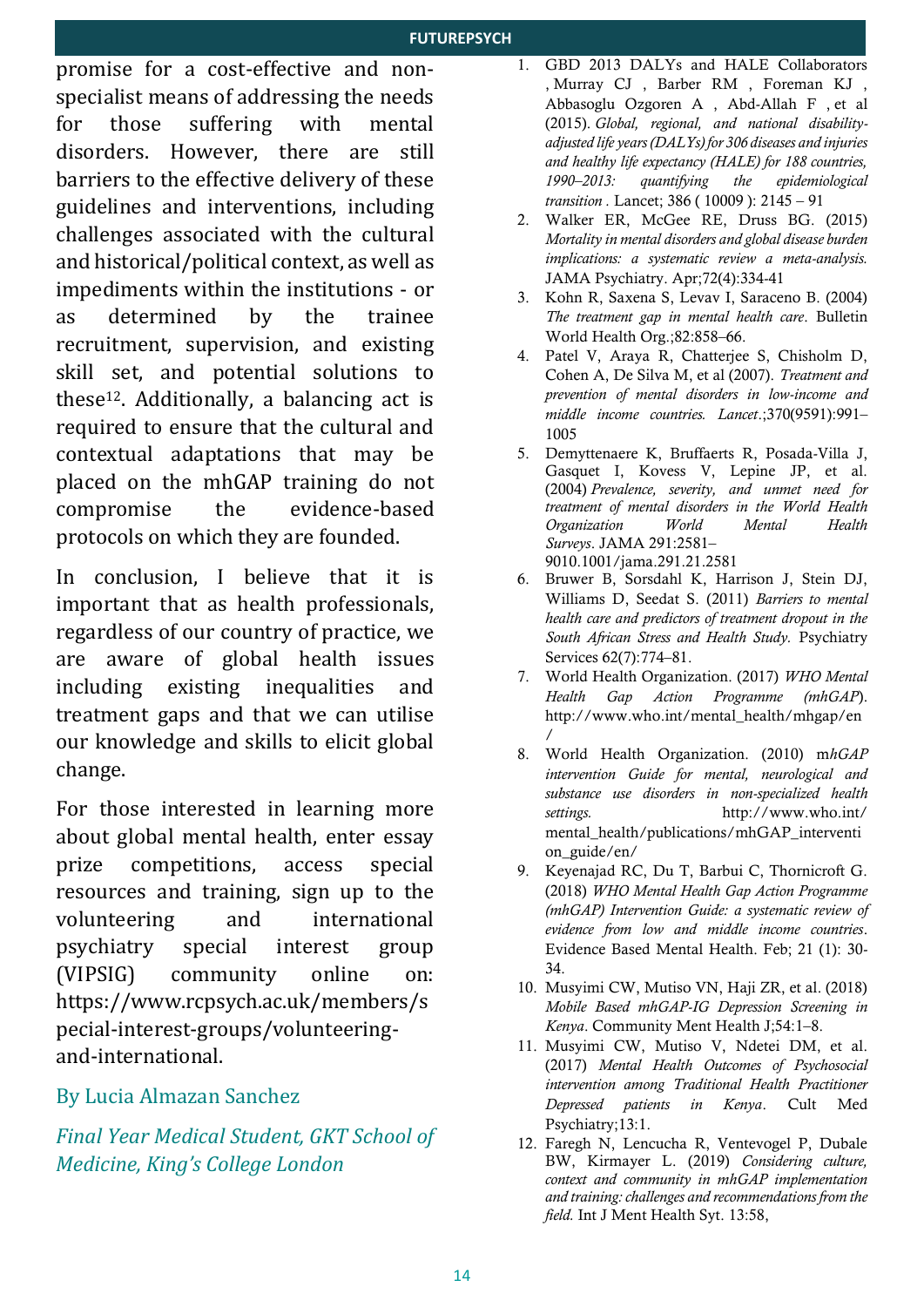# Foundation Doctor of the Year

Dr Thomas Hewson is an academic junior doctor in Manchester. The Royal College of Psychiatrists felt that Tom has demonstrated a high level of commitment to pursuing a career in psychiatry, and in November the college awarded him 'Foundation Doctor of the Year 2019' congratulations!

Thomas is a Foundation Fellow of RCPsych and co-founded the PsychStart mentoring scheme, providing role models and support for students considering psychiatry. He has published and internationally presented research examining decision-making in offenders with mental illness. We were lucky to meet Tom and ask him why you too should consider a career in psychiatry.

## Congratulations on your award Tom! When did you first become interested in psychiatry?

Thank you. It was a huge honour to receive this award and I feel very privileged and grateful to have been selected.

I really enjoyed learning about mental illness as part of my A-level psychology course, but it was not until my second year "Introduction to psychiatry" module at medical school when I realised that this was the career for me. I recall feeling inspired by the holistic approach to patient care and the potential to make a huge difference to patients' lives. Speaking to patients with mental health problems alerted me to the potentially all-consuming nature of mental illness, and I could easily appreciate how rewarding it must be to assist them in their journeys to recovery. My passion for mental health was then reinforced on several

occasions throughout my studies. Various talks and events hosted by the student psychiatry society further captured my interests, and opportunities to explore the different sub-specialties and witness the breadth of psychiatry additionally confirmed my career decision.

## Do you have any advice for our readers who may have an interest in becoming involved in research?

It is never too early to get involved in research! I would definitely urge anybody with an interest in academia to contact local academics and find out about the opportunities available in your area. There are usually multiple research projects already in existence that you could get involved in, or you may wish to create your own research proposal with support. I think it is important to pick a research project that is right for you - think about what you are passionate about, the time you can dedicate to it and the skills you may need to develop. The journey of working on a research project through to publication is incredibly rewarding and I think it provides you with skills and insights that are highly transferable to your clinical work. My main piece of advice would be to just go for it and don't hesitate to contact researchers within your field of interest – I have always felt very supported and inspired when I have done so!

What advice do you have for foundation doctors who do not have a psychiatry rotation but are keen to experience psychiatry?

There are plenty of opportunities to get involved in psychiatry outside of completing a rotation in the specialty. Mental illness is